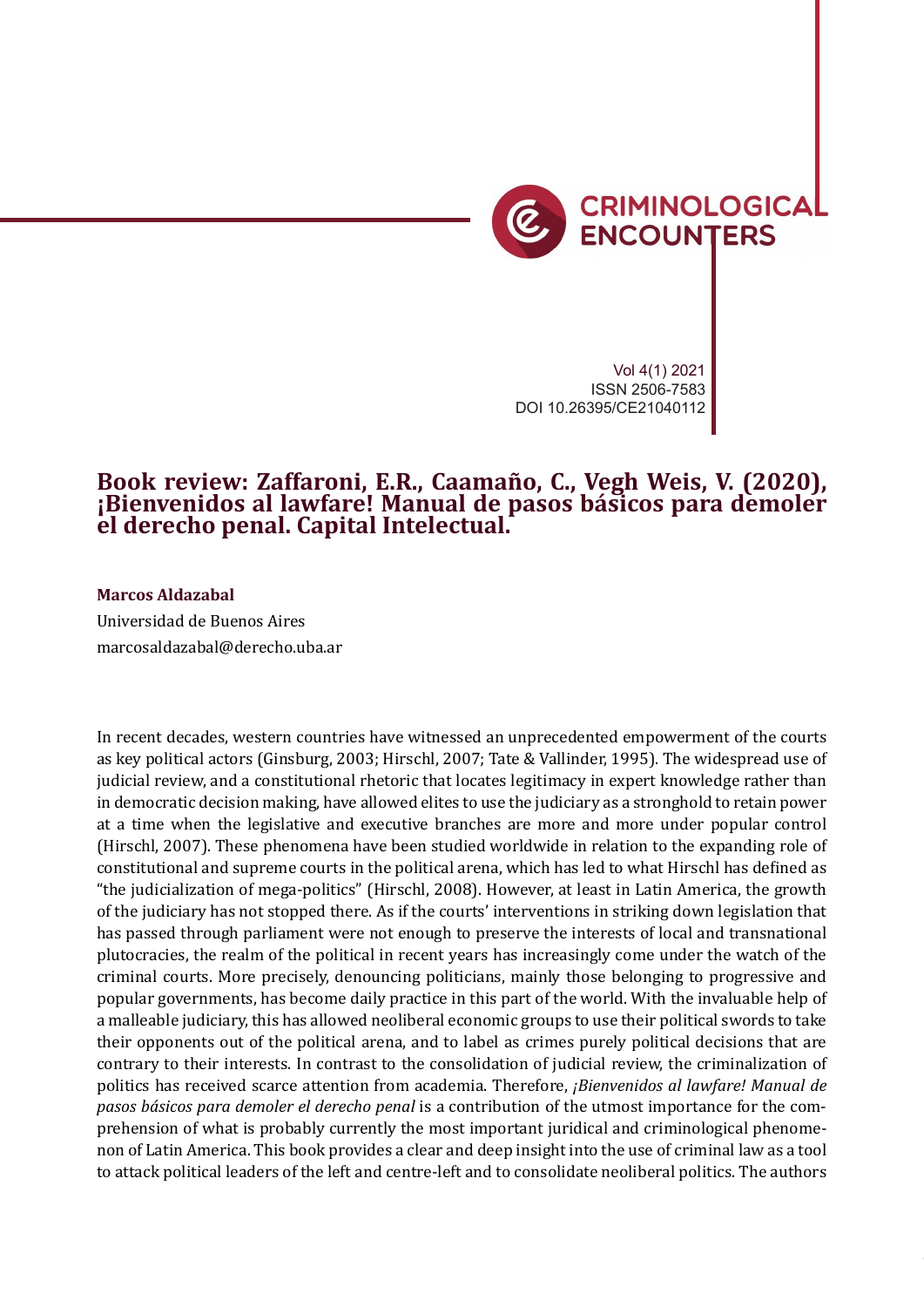call this practice "lawfare", a term that originated in US military law to characterize the use of law as a weapon to fulfil the objectives of warfare and that is used here to show how power groups have shifted from physical violence to judicial manipulation in order to reach their goals (Dunlap, 2009). ¡*Bienvenidos al Lawfare!* is directed at the general public, so it uses plain language and an attractive narrative to present its case. The work focuses on Argentina, but it has many references to the situation in other Latin American countries.

The book is divided into three chapters, each of which is written by one of the authors; three effects of the use of lawfare are studied. In the �irst section, Raul Zaffaroni, a renowned criminal law scholar, former Justice of the Argentinian Supreme Court and current Justice of the Inter-American Court of Human Rights, explains how lawfare erodes substantive criminal law. In the second chapter, Cristina Caamaño, who has long experience as a prosecutor in the criminal justice system and is the current head of the Federal Bureau of Intelligence of Argentina (Agencia Federal de Inteligencia), studies the damage in�licted by lawfare on procedural law. In the last chapter, Valeria Vegh Weis, a criminologist who focuses much of her work on Latin America, portrays lawfare from a criminological perspective and delves into how it takes hold of the most perverse tools to ful�il its purposes. Finally, the authors present five cases in which the practices described are manifested.

To begin with, Zaffaroni locates his perspective on lawfare within his broader theory, developed in his previous work, of the constant tension between the rule of law and the police state. In the criminal law domain, the former is represented by the classical liberal view of criminal law, originating in the writings of Cesare Beccaria and polished during the nineteenth and twentieth centuries. From the liberal perspective, the role of the criminal law is to constrain punitive power so as to allow the imposition of punishment only when all the substantive and procedural safeguards of a constitutional polity are respected. By contrast, the police state is embodied in what Zaffaroni identi�ies as "the shameful Criminal Law", in which judges forget their role as protectors of the people against the arbitrary use of force by the state and start to become a tool to legitimize and facilitate the prosecution of certain people. According to Zaffaroni, the shameful criminal law is always accompanied by a broader political discourse that considers some groups as dangerous to society, or points to them as morally unworthy. That was what happened to the Jews in Nazi Germany or to anyone who opposed the proletariat revolution in the USSR of Stalin. In the 1970s in Latin America, the enemy was anyone who opposed those values deemed to be western and Christian. For Zaffaroni, the market is nowadays looked up to as a contemporary god, whereas distributive politics is the demon that we need to expel. In this context, the shameful criminal law is manifested in two ways that complement each other, in order to support the interests of powerful financial elites.

On the one hand, the criminal law is enforced against those who have not achieved the local version of the American Dream. Given that the neoliberal rhetoric holds that private gains trickle through to society as a whole, and that making a living depends on one's own will and effort, all those who live below the poverty line or who do not comply with capitalist standards are signalled to be social pariahs and are excluded through criminalization. This stigmatization provides a justification for marginalization, placing the burden on the individual and not on social inequality. From Zaffaroni's point of view, the crusade against the poor has the collaboration of a passive judiciary, which operates as a mechanical bureaucracy that sees people and their lives as scraps of paper. (Argentina has an inquisitorial procedural system, which mainly takes place on paper, especially in the investigation stage.) Thus, the situations that lead the marginalized to commit minor crimes or offences are never considered, and the jails are full of burglars, while white-collar crimes are never targeted by the criminal justice system.

On the other hand, neoliberal aims are achieved through lawfare. Here, the persecuted are politicians



(Ē,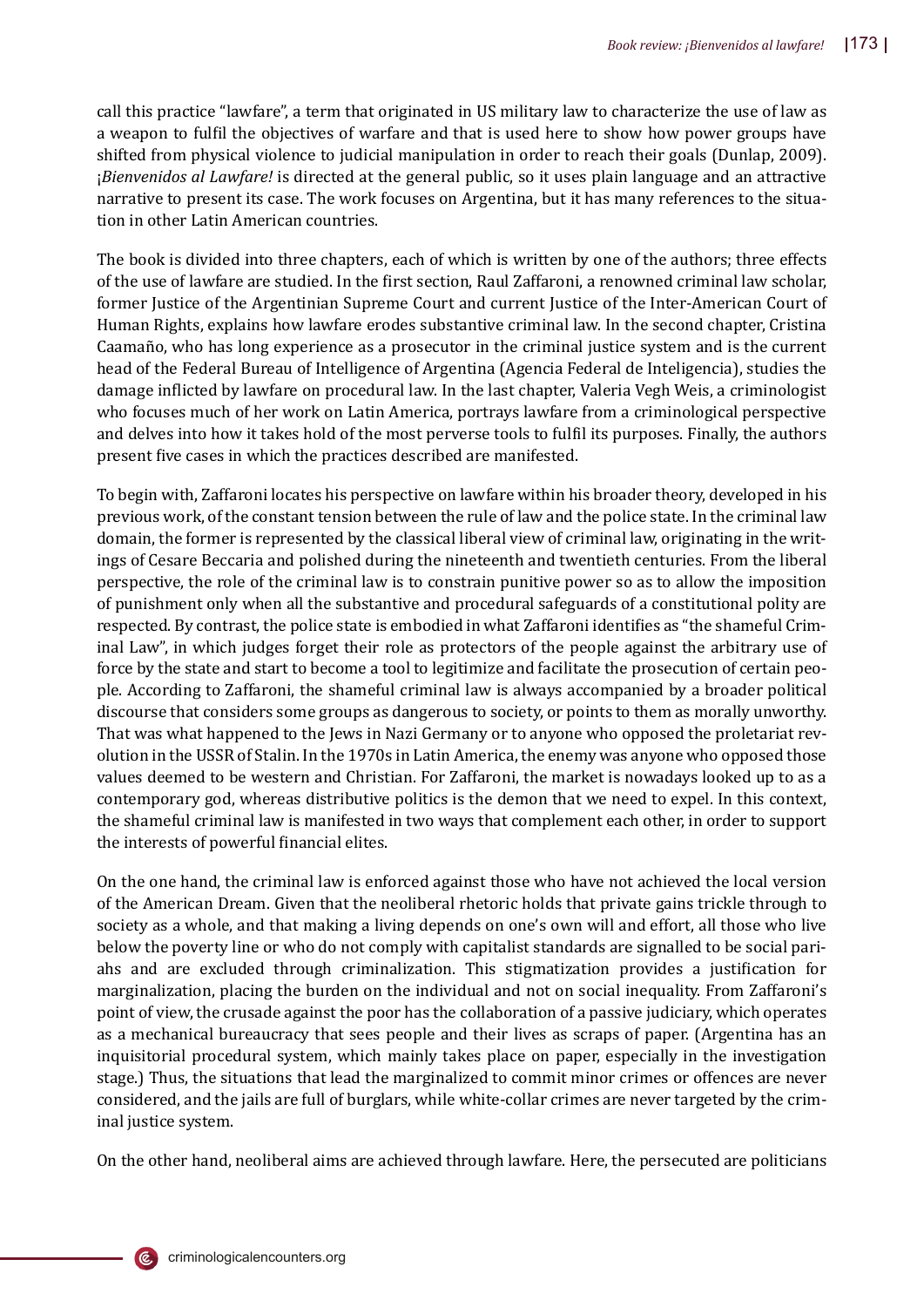from the left or centre-left who are identified with welfare politics. The juridical war against popular leaders is masked by a narrative that treats corruption as the greatest evil, an enemy against which anything that will achieve the triumph of transparency is permitted. The next step is to equate redistributive politics with corruption. After that, all is set for the use of the criminal law as a tool to put down those who criticize the reign of the market. Zaffaroni speci�ies that, in the case of lawfare, what is needed is an active judiciary, sensible to the pressures of the mass media, the secret services and the main �inancial agents. Logically, this paves the way for the shameful criminal law to prevail over its liberal counterpart. Zaffaroni argues that, throughout history, politicians and jurists have tried to justify the use of the shameful criminal law with reference to different legal theories. However, for him, those in charge of the current onslaught on progressive politicians have not even made this effort. The result is that lawfare is put into practice with no regard for any constitutional or legal principle. Legal �igures are deformed as necessary to subsume political measures within the de�initions of crimes, so the *actus reus* and *mens rea* elements of crimes are forgotten and are painted as mere formalities that obstruct the supreme goal of fighting corruption. Liberal criminal law is thus destroyed. Interestingly, Zaffaroni ends this section with a warning. Underlining the fact that many of the judges and prosecutors who implemented lawfare were appointed by popular governments, he calls for progressive governments to be more careful and serious in the administration of justice.

The second chapter, written by Cristina Caamaño, explores how lawfare perverts procedural law. Caamaño begins by stating that cases against popular politicians always start in the same way: there is a denunciation that allows the mass media to use headlines that have an impact on public opinion. This brings about the instant labelling of certain people as "corrupt". From there on, it does not matter whether or not the accusation is true, and even less important is respect for the defendants' rights. All kinds of methods are used to bring cases against those who oppose neoliberal governance. The best case scenario for lawfare agents is to achieve a guilty sentence for their opponents. However, if this is not possible, damage would already have been done to the accused's reputation, which is also enough. Between these two results, there are many possibilities, such as using the case to leak private conversations to the mass media or putting people in preventive detention on no grounds whatsoever.

¡*Bienvenidos al lawfare!* is a book that is not directed to academic clusters but to the general public, and Caamaño's work, before it dives into the way in which lawfare erodes procedural rights, has the merit of explaining the constitutional grounds for procedural rights and how a criminal process should lawfully proceed. It is in this way that she teaches us why every defendant should be tried by an impartial judge, and how the constitution and the national criminal procedural code establish the way in which the competence of a judge to intervene in a certain case is to be determined. She then goes on to explain how lawfare has broken all these rules, and she describes the mechanisms that have been designed to permit the same judges to hear all the cases against progressive politicians. Taking a step forward, we can mention that this subject is also discussed by Vegh Weis. With a touch of humour and a reference to a mathematical calculation, she states that there was a 0.000000001777% chance that nine out of ten cases were all assigned to one of twelve judges. However, that was actually what happened.

After this, Caamaño delves into the political use of the law against those who repent. This law rewards those who confess their crimes and provide relevant data for the investigation of a case with a reduction in their future penalties, if the data are revealed to be useful. This practice has practical and normative problems. Among the practical problems, the main issue is that defendants' confessions are usually extracted in a coercive way, with no concern for the truthfulness of what is said. The only goal is to produce a new headline for the newspapers, or to find any kind of excuse to move against those who are considered by neoliberalism as the "big fishes". The method usually consists of putting a person in preventive detention and telling them that they will only be released if they confess. At the nor-

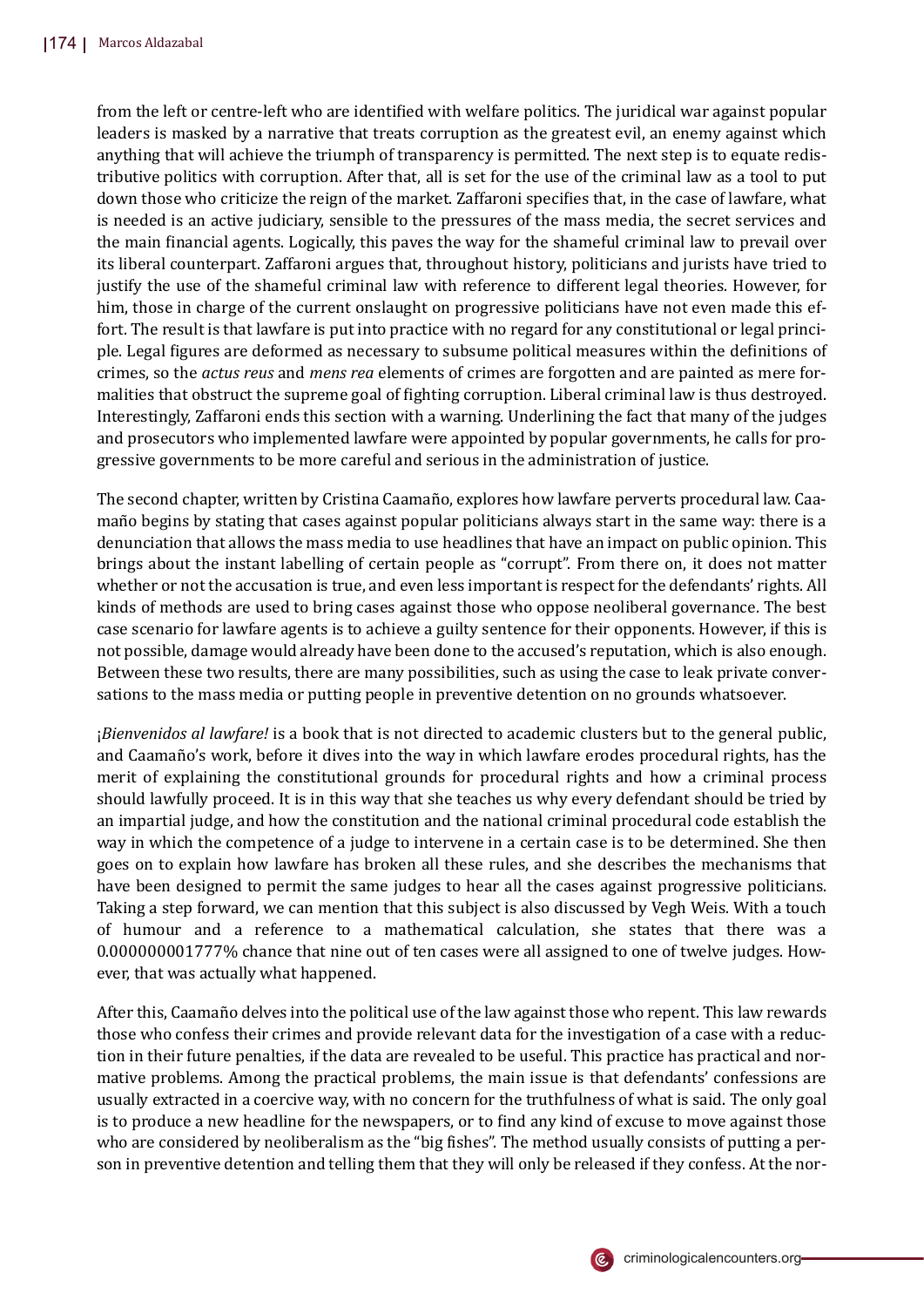mative level, this generates violations of the right not to incriminate oneself, of the legal principle of equality (because those who are given the chance to confess receive a lesser penalty than those who do not have that chance), and of the principle that a person should be punished according to their guilt and not according to other circumstances, such as having confessed.

Caamañ o's last two points concern the illegal leaking of judicial hearings and the abuse of preventive detention. Regarding the former, she explains the shifts in the legal regulations on judicial intervention in private communications, and the way in which Mauricio Macri's government put the Office of Judicial Hearings under the control of the Supreme Court. This proved to be a disaster, since private conversations between defendants — which, in many cases, had nothing to do with the criminal investigation — were leaked to the mass media. In this way, lawfare achieved one of its goals: to humiliate its political opponents. Finally, there is the unconstitutional use of preventive detention. Because many of the denunciations of popular leaders did not have enough substance to achieve a conviction, a judicial strategy under the shameful criminal law was to put defendants into preventive detention. The argument used was that, because they once were public officers, it was likely that they would have contacts who could pervert the course of the investigation. Shockingly, these alleged ties were not specified, so the reasoning was merely abstract. Logically, this line of thought leads to absurdity. Every officer, because of the nature of their tasks, has contact with other officers. However, that does not mean that those contacts are criminal or would obstruct a criminal procedure. If it did, every public officer should be in prison for the mere reason of holding their post.

The final section, by Valeria Vegh Weis, explores lawfare from a criminological point of view. From my perspective, Vegh Weis's work has the merit of introducing an important caveat that does not appear earlier in the book. She explicitly recognizes that corruption is a real and deep problem in Latin America that has to be resolved. Nevertheless, after stating this, she lucidly describes how this phenomenon is used to lump all popular politicians together, with all of them being labelled as corrupt. Also, this paves the way for the hiding of another kind of corruption that is often on a much bigger scale: the corruption of transnational �inancial agents. Vegh Weis begins her exploration of lawfare by resorting to Simon's *Governing through crime* (2007). In the US in the 1970s, the rise in crime and in the number of victims were used to mask the dismantling of the welfare state, with a shift to securitization. In current Latin America, the destruction of public health, education and redistributive politics as a whole is being obscured by a move that shines all the lights on the war against corruption. Deeming politics to be intrinsically corrupt, neoliberalism can advance its goals without inconvenient interference.

Vegh Weis then moves to a brief explanation of criminological theories. This allows her to explain that the description of conduct as a crime is related not necessarily to its intrinsic wrongness but mainly to the social goals that can be achieved by criminalizing this conduct. In other words, behind the criminal law there is an intricate game of interests and power struggles. At this stage, the author depicts how work on political propaganda has given insights into how to build a case and convince the public of its importance, even when there is not much substance to it. The key is to create an enemy and convince society that the survival of society depends on defeating this enemy. This tactic, famously used by Goebbels in Nazi Germany, is currently very accessible. With the collaboration of the mass media, the task is easier than ever. In current Latin America, the enemies are the corrupt popular politicians. Vegh Weis explains that the mass media act, in Cohen's words, as moral entrepreneurs who create moral panic within society (Cohen, 2011). When the panic against corruption is widespread, the liberal criminal law, which is based on the action, is replaced by the shameful criminal law, which is based on the author. It does not matter what a politician has done: what matters is that he or she is corrupt and must be punished. Proofs are super�luous, given the politician's corrupt essence.

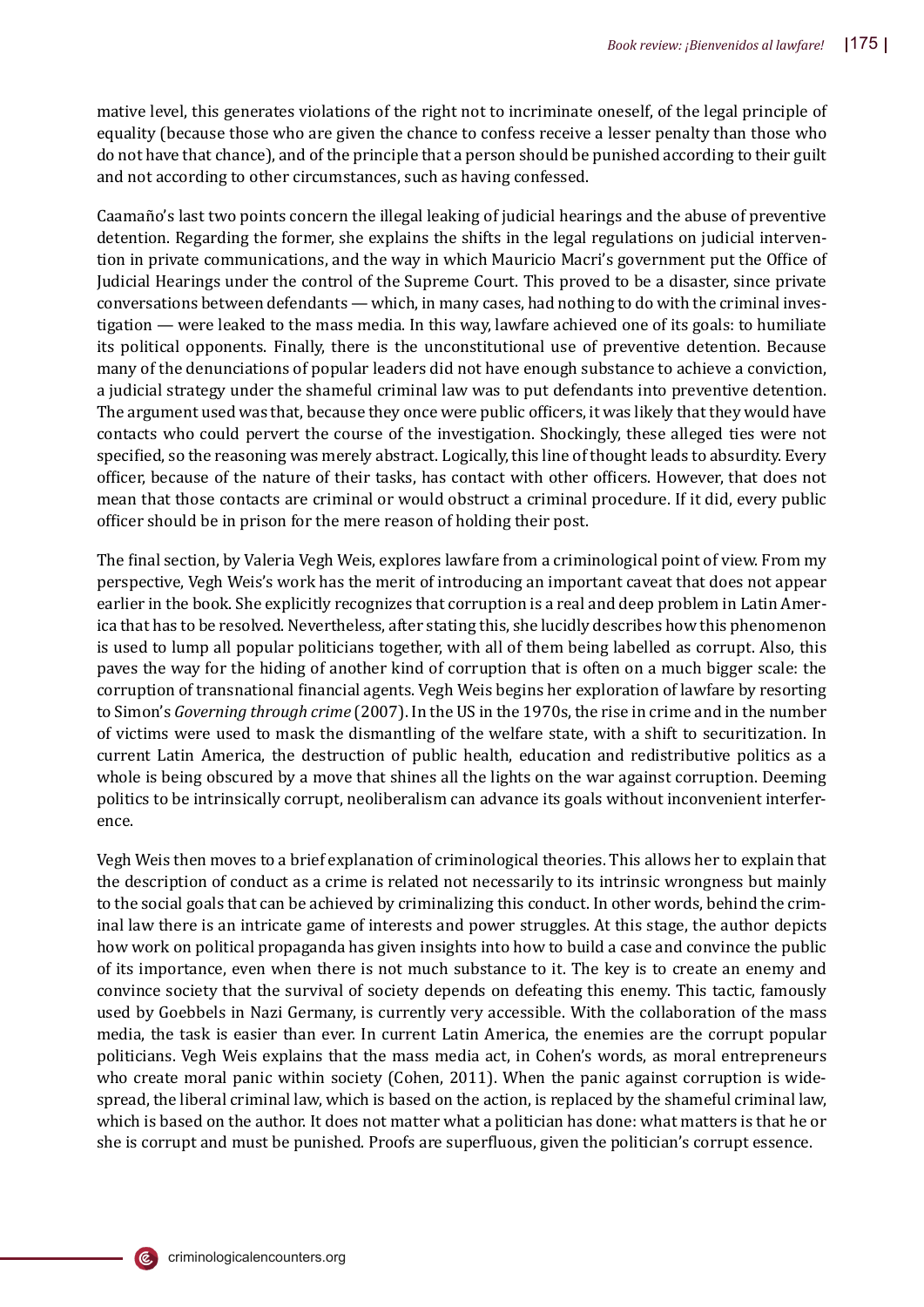Vegh Weis then develops an ingenious and elaborate argument that ties together the works of Freud, Bourdieu and Sartori to portray the mechanics of lawfare. She relies on psychoanalysis to explain the ways in which our personalities are built through identifications with other people and situations. This process, often unconsciously developed and crossed through by idealization, guilt and self-flagellation, allows us to understand why people sometimes support other people or decisions that are in clear contrast to their own interests. This is helped by selective television broadcasters who, as Bourdieu taught, hide by showing. That is, the mass media, by presenting one version of reality, obscure other situations and interpretations of the world. The picture is complete if, as Sartori wrote, we are now not *Homo sapiens* but *Homo videns*: beings that are constituted not but what they think, but by what they see in their constant exposure to television (Sartori, 1998). Currently, what television shows is a Dantesque picture of popular politicians being detained as if they were the most dangerous terrorists, or being humiliated by their aspect or choices. The reach of social media and the presence of mechanisms such as trolls of bots hired for constant attacks on progressive politicians help this process. On the one hand, this whole set-up permits people to identify themselves with role models who defend interests that are in sharp contrast with their own. On the other hand, it serves to obscure a high level of white-collar corruption that never reaches the screens. Vegh Weis concludes with an interesting remark, asking whether lawfare is not what we have always wanted: a criminal law that targets the powerful and not only the poor. The answer is that this reasoning is misleading because, more often than not, the bringing of charges against popular politicians works in tandem with the criminalization of the marginalized. In both cases, what is at stake is an attack against those who oppose neoliberal governance.

The book ends with the presentation of five cases in which the practices described are manifested. Additionally, it includes a preface by the former president of Brazil, Lula Da Silva, and two postfaces. The �irst of these is by the Minister of Gender of Argentina and human rights activist Elizabeth Gómez Alcorta, and the second is by the renowned sociologist and political scientist Atilio Borón.

All in all, ¡*Bienvenidos al Lawfare!* is a must-read that has two main merits. First, it provides an indepth analysis of the criminalization of politics, a phenomenon that has not, so far, received consistent attention from academia. Secondly, it is a book that addresses the general public and allows non-specialist readers to gain an initial insight into a situation that, because of its impact on politics, affects every citizen's life. This is a book that could be many books. The main challenge for the years to come will be to take forward the exploration of how Latin America's judiciaries have become the new battleground for politics, displacing the executive and the legislative as the bodies in which the future of our countries is de�ined. ¡*Bienvenidos al Lawfare!* takes a �irst step in this direction, and marks a path that, if we want to comprehend the realities of our region, we are obliged to follow.

## **References**

Cohen, S. (2011). *Folk devils and moral panics: The creation of the Mods and Rockers*. Routledge.

- Dunlap, C. (2009). Lawfare: A decisive element of 21st-century con�licts? *Joint Force Quarterly,* (54), 34-39.
- Ginsburg, T. (2003). *Judicial review in new democracies: Constitutional courts in Asian cases*. Cambridge University Press.
- Hirschl, R. (2007). *Towards juristocracy: The origins and consequences of the new constitutionalism*. Harvard University Press.

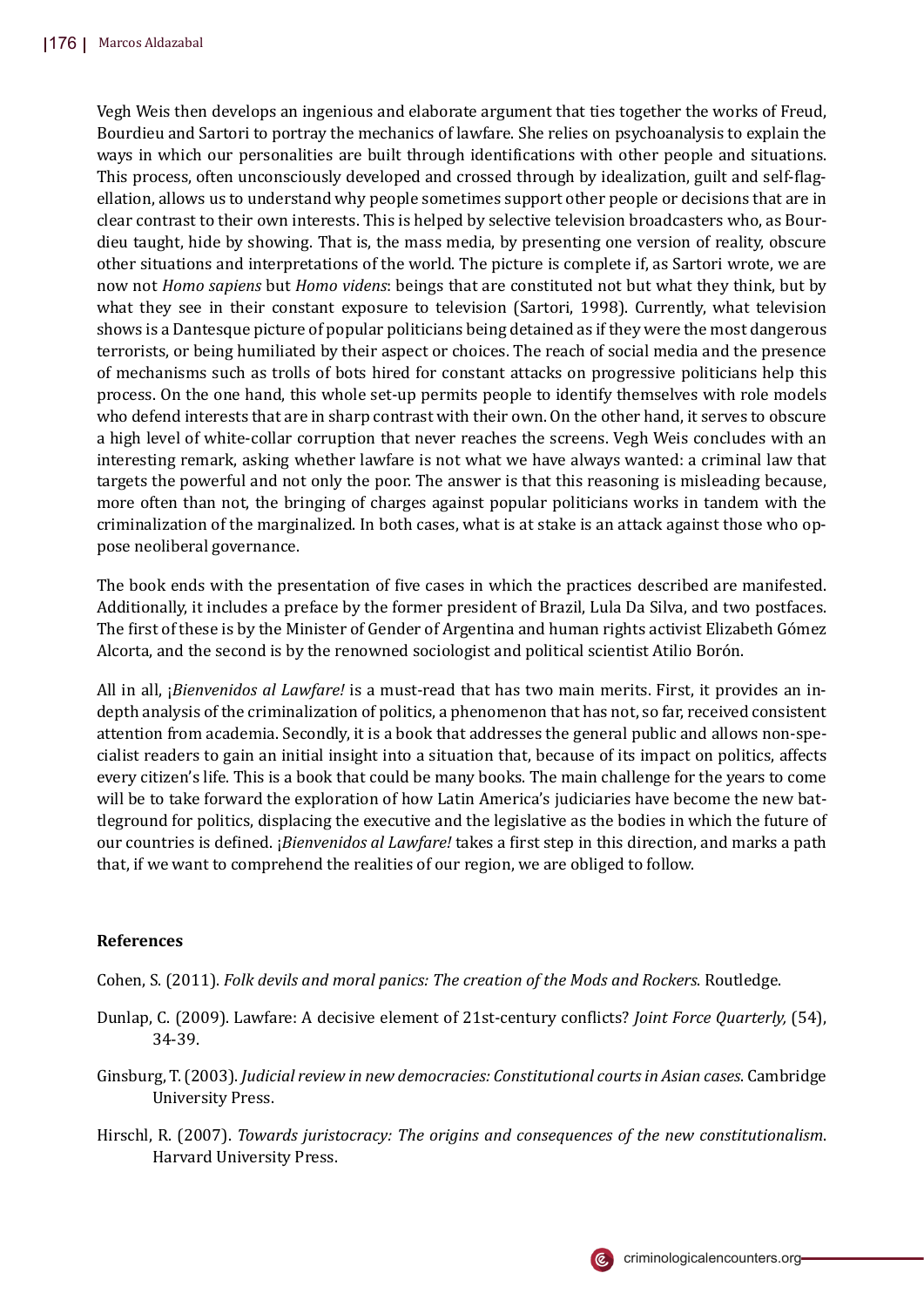- Hirschl, R. (2008). The judicialization of mega-politics and the rise of political courts. *Annual Review of Political Science, 11*(1), 93-118.
- Sartori, G. (1998). *Homo videns: La sociedad teledirigida*. Taurus.
- Simon, J. (2007). *Governing through crime: How the war on crime transformed American democracy and created a culture of fear*. Oxford University Press.
- Tate, C.N., & Vallinder, T. (1995). *The global expansion of judicial power*. New York University Press.
- Zaffaroni, R.E., Caamañ o, C., Vegh Weis, V. (2020), ¡*Bienvenidos al lawfare! Manual de pasos básicos para demoler el derecho penal*. Capital Intelectual.